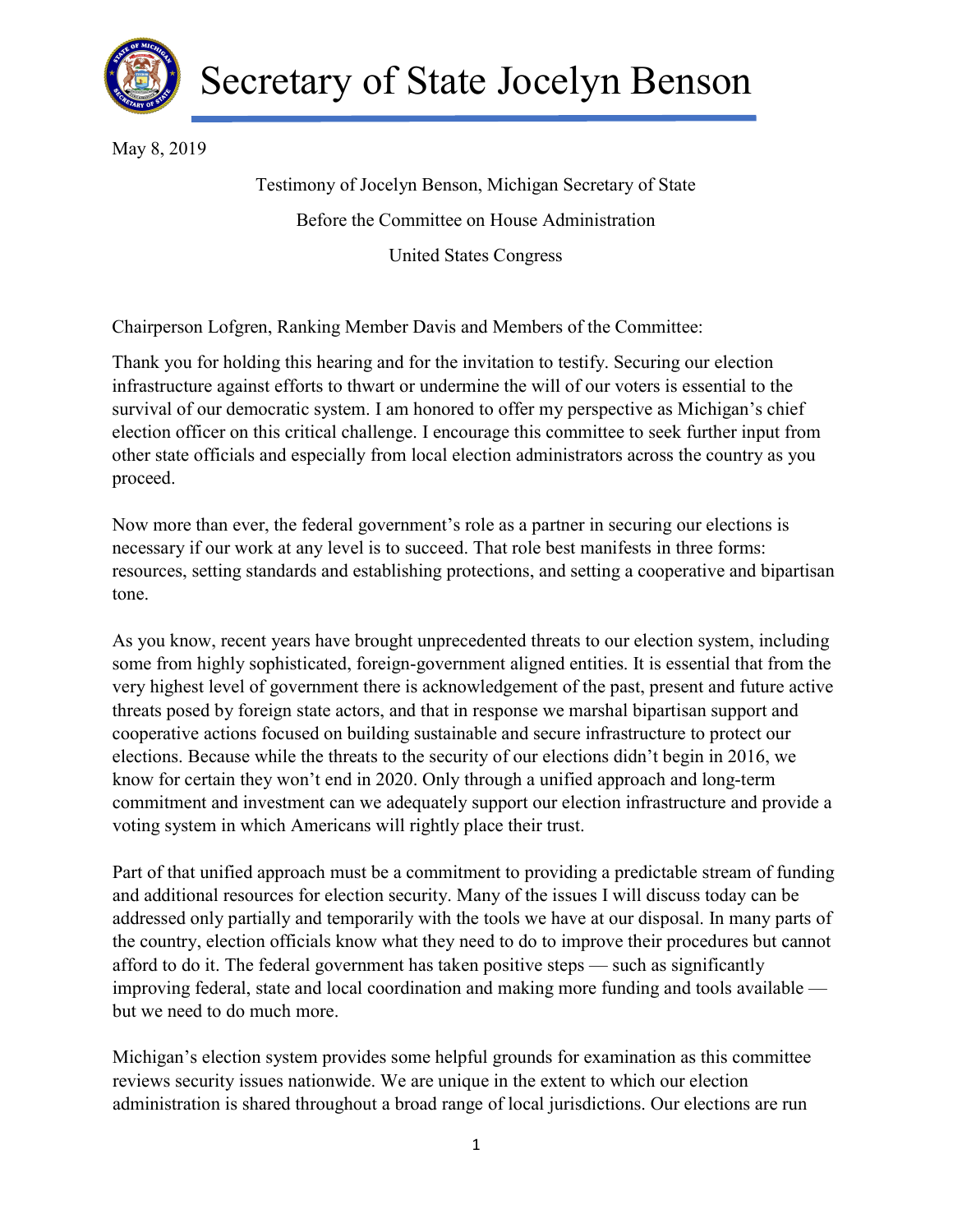

 primarily by more than 1,500 city and township clerks, with 83 county clerks also carrying significant responsibilities. This decentralized system helps safeguard against state and even county-wide problems, as errors or breakdowns can be confined often to local jurisdictions. The large number of access points also means more surfaces are potentially vulnerable, however. From a statewide standpoint, with so many links in our chain, it is important to recognize that local election officials are the front line in the defense against system threats.

 This also means that we need to invest in election infrastructure at the local level and provide support to local clerks. With that should come increased accountability when local officials don't take advantage of these resources or otherwise fail to run elections at a local level in a way that ensures security and integrity of election results.

### I. Secure Elections in Michigan in 2020 and Beyond

 To ensure we are implementing best practices and leaving no stone unturned, in Michigan I formed an election security advisory task force composed of local officials, election specialists and national experts in technology and data security (including a DHS liaison). Our ultimate goal is for Michigan's elections to be among the most secure in the country, and to pilot best practices that we hope can drive national reform. While we await the panel's final recommendations later this year, their initial meetings have focused on securing and protecting three areas of vulnerabilities: (1) our voter registration and data, (2) the process of voting and (3) the transmission of election results.

### Voter Registration Databases

 Following the 2016 election, the FBI and DHS determined that hackers affiliated with foreign states attempted to infiltrate multiple states' voter registration databases in that election, in some cases successfully. If outside actors were able to access a voter registration database, they could potentially manipulate voter registration records, which could wreak havoc on our election planning and possibly put voters at risk of disenfranchisement.

 In Michigan, our statewide voter registration database, the Qualified Voter File (QVF), serves as the backbone of our election administration system. It is used by state, county and local election officials to run their elections and communicate with voters. In recent years, we have modernized our QVF system to improve its functionality and security.

 From the voter side, we also have an important new protection against registration-based threats. Under Proposal 18-3, passed by Michigan voters last election, our state constitution now guarantees eligible Michiganders the right to register up to and on Election Day, a process that mitigates the effect of registration-based attacks should they occur. Michigan has joined a list of states offering same-day registration that has grown significantly in recent years; 17 states plus the District of Columbia now offer it in some form. Under federal law, states also must provide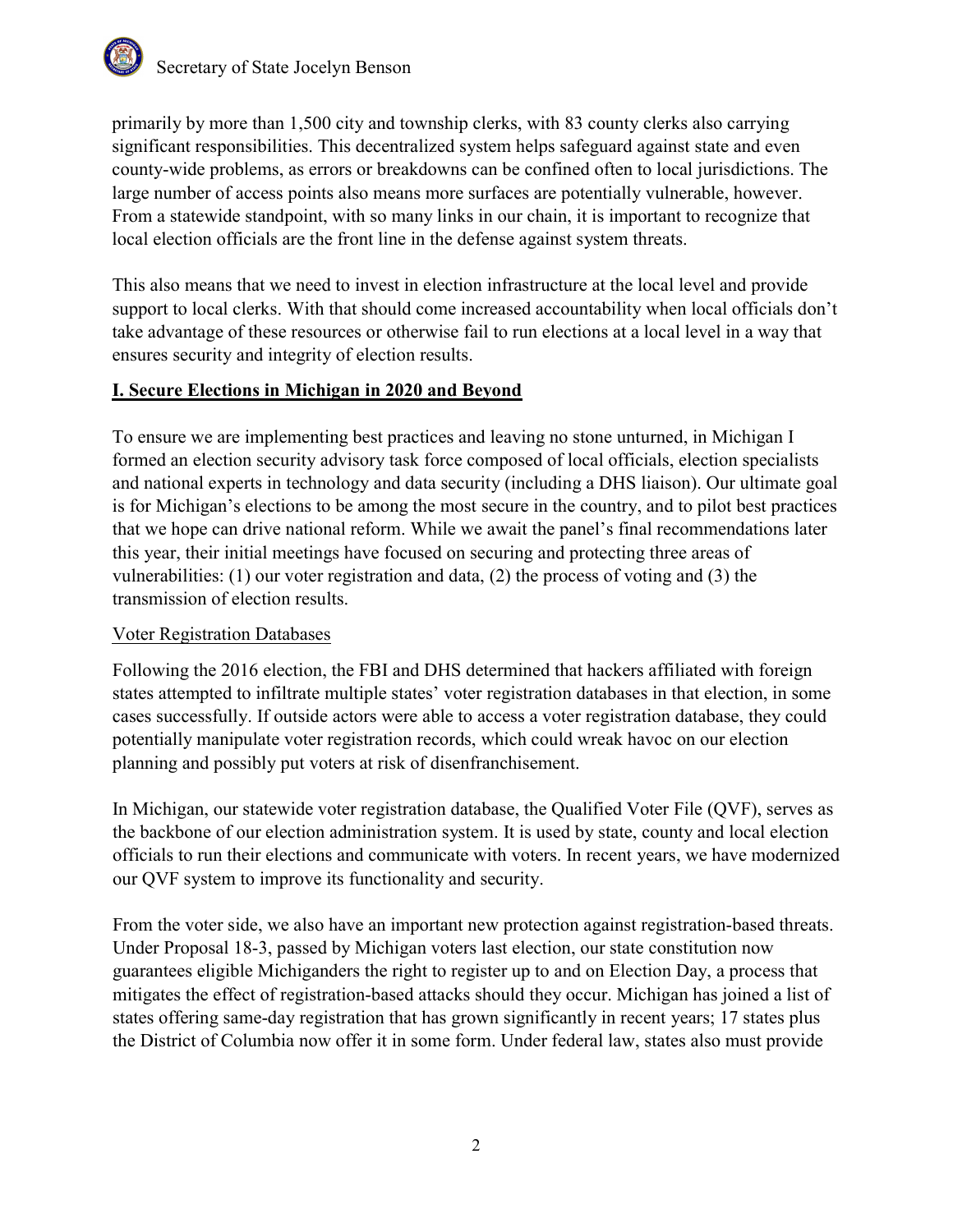# Secretary of State Jocelyn Benson

 the ability for voters missing from registration lists to cast provisional ballots at the polls. This is an additional failsafe, though it isn't always effective in allowing voters to cast ballots that count.

 Nevertheless, a disruption to registration records has the potential to cause significant confusion and problems on and before Election Day, and protecting against this is one of the most important aspects of our work. We plan to explore and implement additional security features in addition to those we already have put in place to protect against potential attacks. Because municipal, county and state officials all access the voter registration list across our state, the cost of maintaining best practices on an ongoing basis could be significant, and federal resources have been and will continue to be critical.

# Voting Technology

 Michigan upgraded its voting technology in 2017 and 2018. Our localities all use one of three types of voting machine vendor systems, selected at the local level, but all are versions of optical scan machines, which use paper ballots that are scanned through electronic tabulators (with the paper ballot retained and stored). There is no evidence that voting machines in Michigan have been compromised or that votes have been changed, but in the event that a bad actor were able to alter an electronic tabulator program, using and retaining paper ballots (which can be reviewed and recounted) is an important safeguard. It is encouraging that a significant majority of voters nationwide cast votes on paper ballots, and the number could approach 100 percent by 2020.

 While our voting machines are relatively new and function well, we need to ensure they remain secure and effective with continued use over multiple elections and through the lifecycle of each machine. With the pace of technology, ensuring we have adequate voting technology is an ongoing process, rather than a one-time task to be completed. Voting technology quickly and unexpectedly can become obsolete as circumstances change, and it isn't possible to ensure that all jurisdictions have the most-recent and state-of-the-art equipment with the limited funding we have available. We need to stay ahead of this curve and continue the focus on security and potential vulnerabilities of these systems.

### Audits

 Paper ballots can assist with another key element of election security infrastructure: auditing of election results. In Michigan, reviewing the accuracy of vote counts is mandated in our state constitution: Proposal 18-3 grants voters a constitutional right to have their election results audited. Last year, we undertook a pilot project to implement risk-limiting audits in three large cities: Rochester Hills, Lansing and Kalamazoo. Risk-limiting audits are a useful tool for verifying the accuracy of election results across an entire election (as opposed to a single precinct), because they allow us to use statistically proven methods to sample and scale the number of ballots we count and confirm election results overall, which in turn will tell us the probability that errors, manipulation or problems have occurred with vote tabulation. This is a particularly helpful feature in a state like Michigan, with our decentralized structure and where voting equipment varies across counties.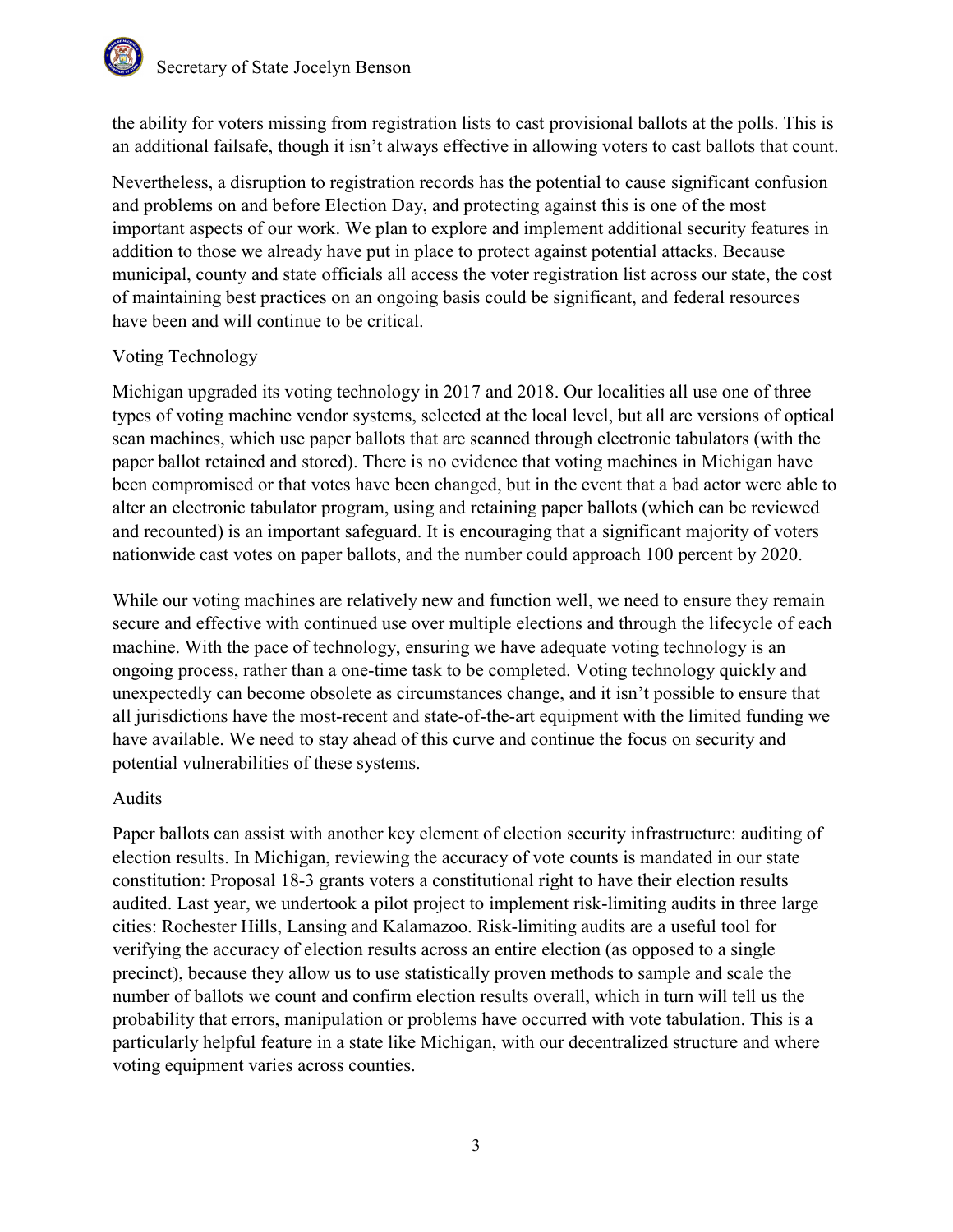# Secretary of State Jocelyn Benson

 We are expanding our auditing procedures this year, with several more jurisdictions conducting risk-limiting audits in 2019. The first of these elections actually was held yesterday — May 7, when local elections were held in 65 of our 83 counties. We have a long way to go, however, to achieve a statewide audit process, which we would like to put in place as early as 2020 if possible. We hope to learn from the experiences of our own tests and those in other states.

## Election Night Reporting

 To bolster public confidence in election results and reduce the potential for dispute or confusion, we must ensure that electronically transmitted results on Election Night are sent quickly and securely, and that the final review and canvass of ballots is clear, transparent and error-free. And while final, certified election results cannot be delivered on Election Night, we also are examining how we can ensure as accurate an initial count as possible, as fast as possible. Discrepancies between the initial unofficial vote totals (delivered on Election Night) and the final results (certified after a thorough review and canvass in the days after the election) don't mean the actual conduct of the election was compromised. Still, we must acknowledge the reality that the initial Election Night vote total is widely shared and treated as the final election outcome by many voters, as well as the media.

 We experienced the importance of this firsthand in Michigan in 2016, when our state had among the closest margins in the Presidential Election; we will see similarly close margins in 2020, if not in Michigan then surely in other states. Increased attention in a politically charged, high- stakes election magnifies the impact of any actual or perceived errors and the attendant risk of loss of public confidence in election results.

 The inherent challenge in Election Night reporting is that the responsibility falls primarily on overworked, under-resourced election workers operating in a high-pressure situation at a time when they are unlikely to be well-rested. Although the polls close at 8 p.m., voters in line must be allowed to cast ballots, which means in some places voting will continue until significantly later. Once that is finished, poll workers and election officials then must close down the poll sites, ensure their unofficial results account for every ballot and every voter, and transmit their unofficial precinct results.

 Increased resources for hiring and training election workers would significantly improve these circumstances. As they stand, they leave little margin for error if information sharing isn't usable and efficient for election workers; thus, improving Election Night reporting is an important area for study and improvement.

### Emergency Preparedness

 This decade we have seen the extent to which unexpected emergencies, such as weather events, can interfere with election processes in coastal states. Although Michigan doesn't face the specific risk of hurricanes, severe weather, power outages or worse could potentially disrupt our elections, as well. We already have important redundancies in our system, such as the ability to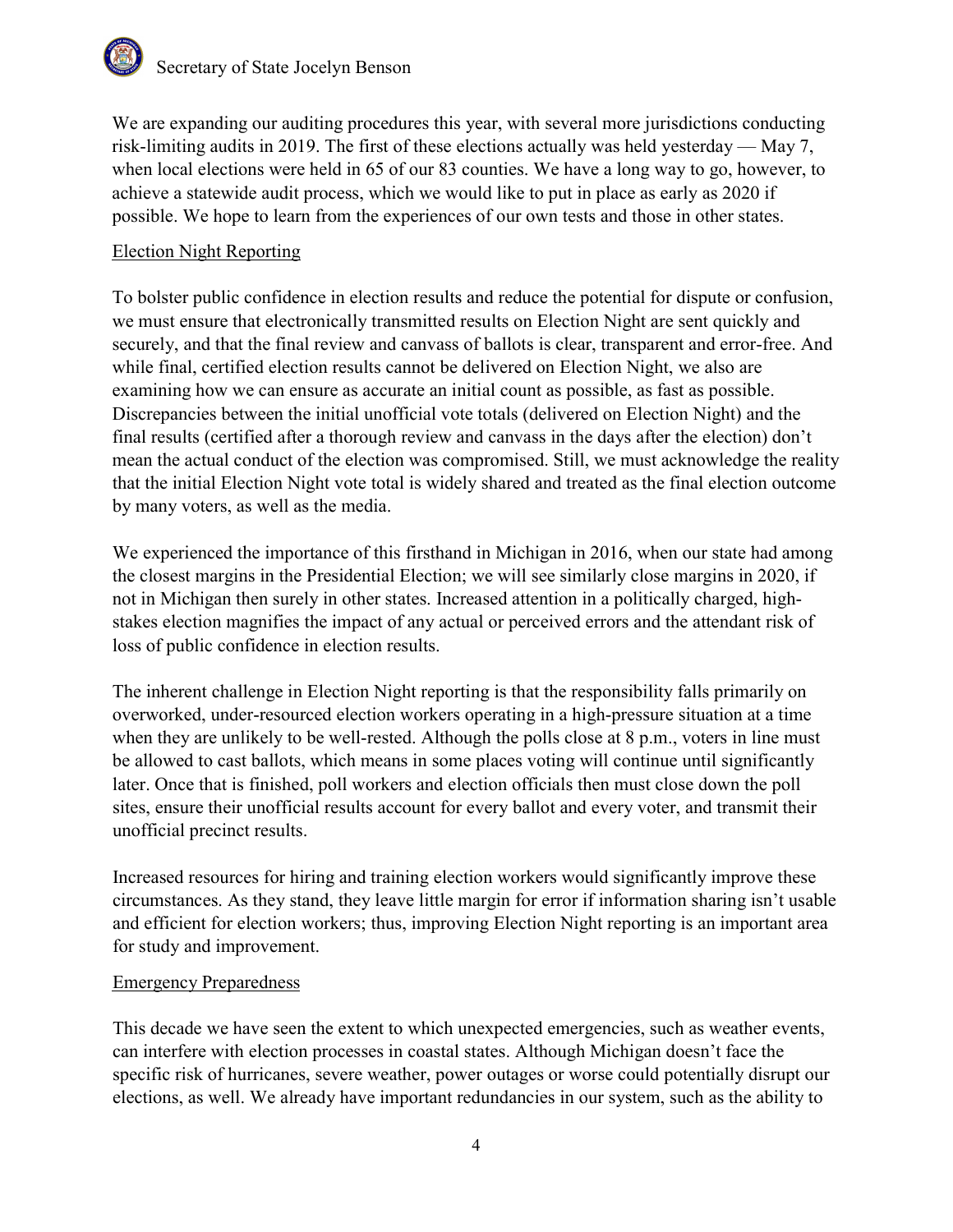

 conduct elections by paper during periods in which tabulators, electronic poll books and other electronic equipment are down. Nonetheless, emergency planning around election dates, particularly during high-turnout races, is a critical area of assessment that must be in place at every level in our system.

### Public Communication

 As important as it is to secure our elections, ensuring voters also have confidence in that security is similarly paramount. To that end, public information-distribution must be considered as an essential element of election security and integrity. Sharing accurate information broadly and quickly is particularly needed in two scenarios: to counteract misinformation, and to maintain public confidence and participation in the face of crises or unexpected events.

 Misinformation poses a significant risk to election integrity in the face of organized, targeted efforts to confuse or mislead members of the public. For example, bad actors have the capacity to use social media or other communication tools to confuse the public about where or when they should vote or spread false reporting about events (for example, a fake violent or dangerous incident) that may dissuade voters from participating.

 Voters also may be confused or dissuaded by unexpected events on Election Day. For example, a voter may hear a *correct* report that a polling place is experiencing problems with a voting machine and draw the *incorrect* inference that he or she won't be able to vote and shouldn't bother showing up.

 In any situation in which voters are hearing false statements about the election, whether as part of an intentional misinformation campaign or through the rumor mill, election officials must be positioned to provide correct, accurate information in real-time and across all media. This requires cooperation and advance planning between state and local public officials and non-government entities, and we will be exploring how to improve our own process.

### II. The Role of the Federal Government in Securing our Elections

 Support from Congress and the federal government will go a long way in supporting Michigan and other states' efforts to secure our election systems. This support comes in three forms: resources, standards and protections, and setting a cooperative and bipartisan tone.

#### Resources and Investment: Sustainable and Reliable

 Federal resources are essential tools for election infrastructure in the modern election era, starting with the passage of the Help America Vote Act of 2002 (HAVA). Most states purchased new voting machines and established statewide voter registration databases using funding made available through HAVA in the years following the law's enactment. As those resources ran out, however, election technology began to age at the same time as technology was advancing at a rapid pace.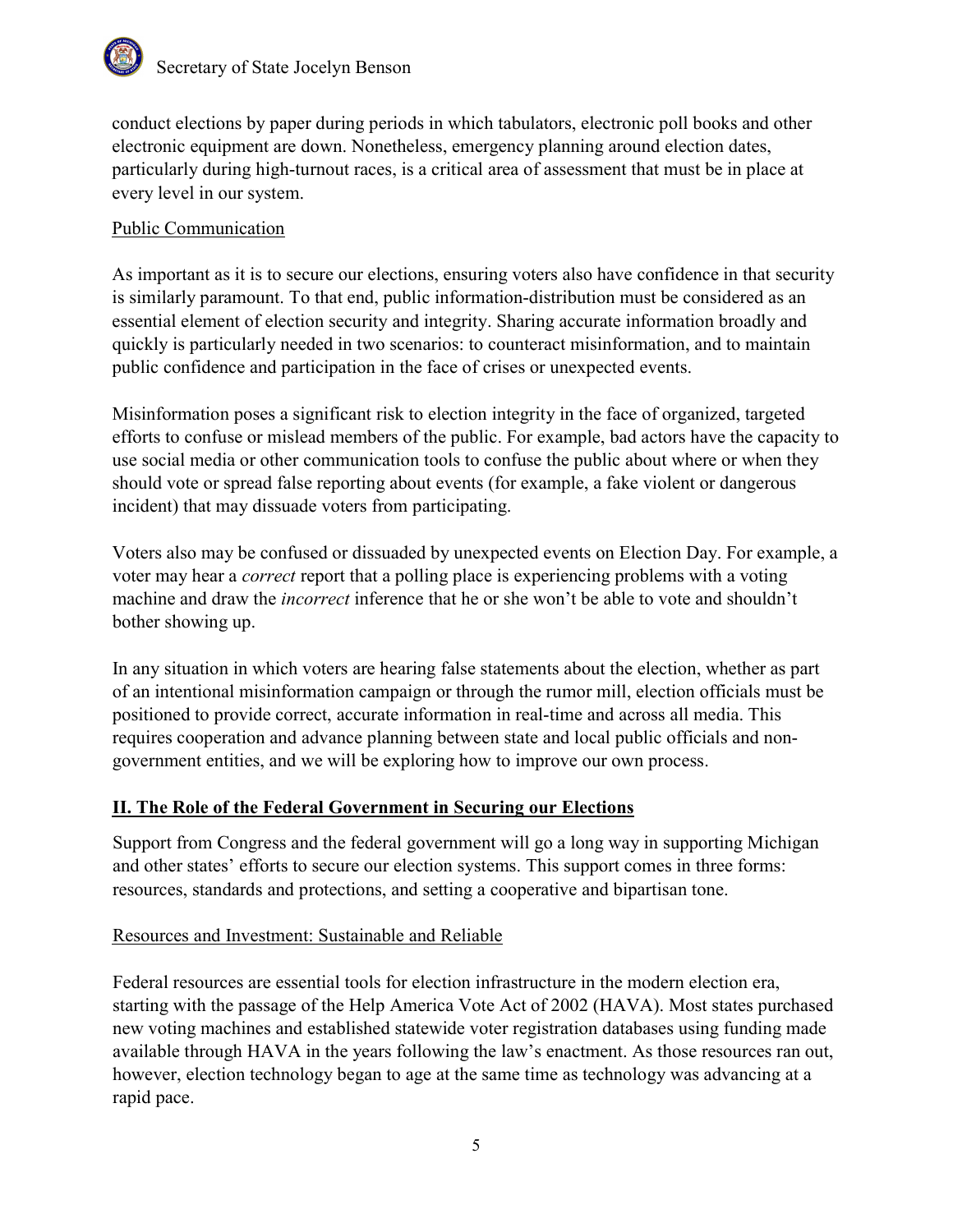

 As I discussed earlier in my testimony, Michigan recently upgraded voting machines across the state. We were able to so because we still had HAVA funds available from prior years; only with those resources was our state able to make necessary improvements in voting technology. In Michigan and elsewhere, however, we need additional support to make necessary improvements at the state and local level.

 The additional HAVA funding made available last year is an important first step. In Michigan, the more than \$10 million we have received will help fund the election security procedures we adopt after reviewing the recommendations of our advisory task force. We have opportunities to make further investments in registration and voting technology and boost local infrastructure using the funding we have available, but we will surely be limited in providing all the support we could to our local jurisdictions.

#### Federal Standards and Protections

 The federal government also has a role to play in providing national standards for election security. New election security resources made available by the Department of Homeland Security have been helpful in this regard. The cybersecurity tools DHS has been able to offer are promising, and the agency has helped improve cooperation between federal and state partners through outreach and through the work of the Government Coordinating Council.

 The federal government should go further, however, in identifying threats to election security and administration, providing protections against them, and promoting state and local adoption of these protections. In the past, the Election Assistance Commission has bolstered election administration across the country by certifying voting equipment and serving as a clearinghouse for information about election technology; Congress should support the agency and push it to provide more of these resources.

#### Setting a Tone of Bipartisan Cooperation

 Election security isn't and shouldn't be a partisan issue. Federal government agencies must be mindful of their responsibility to ensure that election security doesn't become politicized. Congress should make every effort to continue the bipartisan cooperation that led to last year's additional HAVA funding, so that it is positioned to further assist the states in their election security needs in the short and long term. Although we all aspire to bipartisanship when it comes to strengthening our democratic institutions, election security is an area where we cannot afford to be divided. Without a functioning voting system, which the American people trust to deliver accurate results, we cannot maintain a representative democracy.

 Despite the politically charged environment, I am encouraged by the bipartisanship and spirit of cooperation that exists among election officials in our state and across the country, particularly when it comes to election security. Tomorrow, Alabama Secretary of State John Merrill, a Republican, and I, a Democrat, are organizing a bipartisan group of secretaries of state to visit Selma, where Dr. Martin Luther King Jr., Congressman John Lewis and many others put their